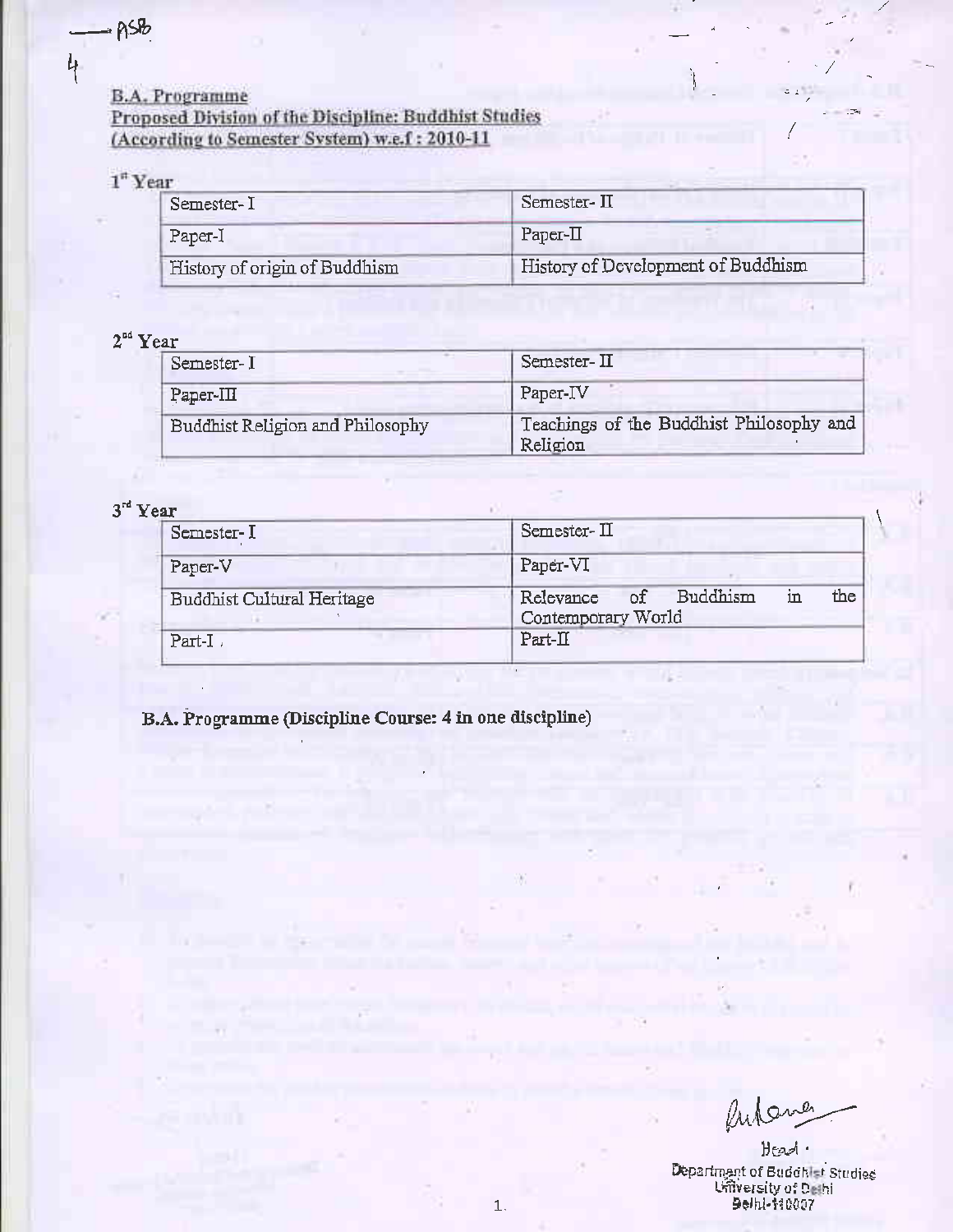# B.A. Programme (Buddhist Studies) Discipline Paper

 $\mathsf{L}$ 

| Paper I   | History of Origin of Buddhism<br>$\langle\cdot\rangle$ |  |
|-----------|--------------------------------------------------------|--|
| Paper II  | History of Development of Buddhism                     |  |
| Paper III | <b>Buddhist Religion and Philosophy</b>                |  |
| Paper IV  | The Teachings of Buddhist Philosophy and Religion      |  |
| Paper V   | <b>Buddhist Cultural Heritage</b>                      |  |
| Paper VI  | Relevance of Buddhism in the contemporary world        |  |
|           |                                                        |  |

| Semester I      |                                  | 1.7             |
|-----------------|----------------------------------|-----------------|
| B.A.            | I"Year                           | Paper 1         |
| B.A.            | $\Pi^{\textrm{\tiny{eff}}}$ Year | Paper III       |
| $\mathrm{B.A.}$ | III" Year                        | Paper V         |
| In Semester II  |                                  |                 |
| B.A.            | I"Year                           | Paper II<br>-15 |
| B.A.            | II <sup>nd</sup> Year            | Paper IV        |
| $\mathbf{B.A.}$ | III" Year<br>$1.8 - 1.5$         | Paper VI        |

 $\pm 1.5$ 

Autores

Head<br>Department of Buddhist Studies<br>University of Delhi<br>Belhi-140007

ŵ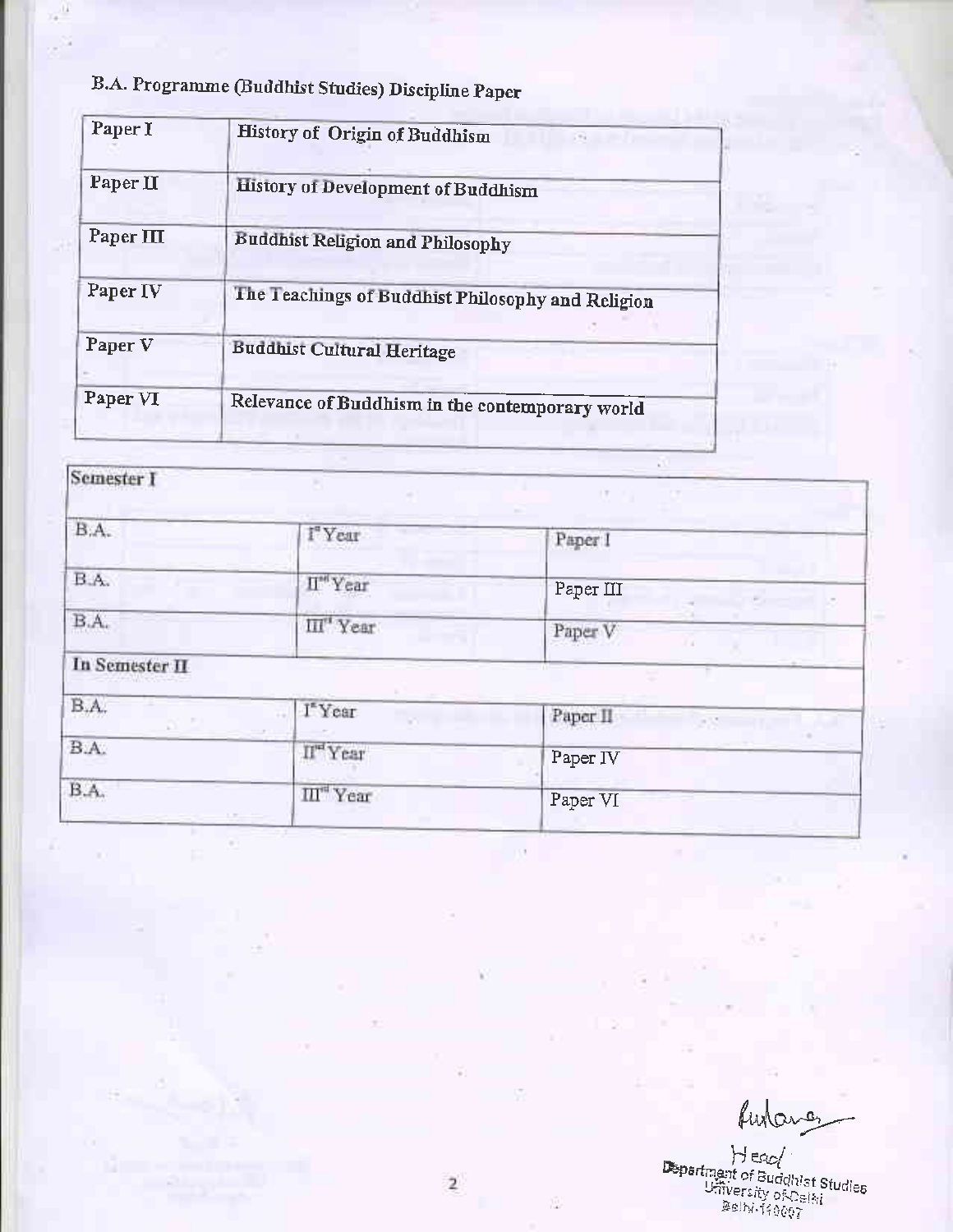#### **BACHELOR OF ARTS (BUDDHIST STUDIES)** Three Year Full Time Programme

Revised Course Structure of the B. A. Programme in Buddhist Studies in accordance with the A.C. Resolution regarding implementation of Semester System at the Graduation level. B. A. (Programme) in Buddhist Studies is of three years duration for full time students. The course is of Six Paper-- Paper-I & II (1<sup>n</sup> year), Paper-III & IV (2<sup>nd</sup> Year) and Paper-V & VI (3<sup>rd</sup> Year). There shall be six written papers. Each paper shall be of three (3) hours duration and shall carry 100 (70+30) marks. Internal Assessment 30 marks and Written Paper 70 marks. The Department holds a provision for the inclusion of new courses and modification of the present ones during a given academic year.

#### Affiliation:

The Proposed Programme shall be governed by the Department of Buddhist Studies, Faculty of Arts, University of Delhi, Delhi-110007 and implemented by Satyavati Co-Educational College (Eve) and the other concerned colleges.

#### Vision:

To prepare Buddhologists who would excel in knowledge, orientation and application of Buddhist thought of Peace and Non-Violence with high ethical standards and social relevance, at the entry point of higher learning.

#### Preamble:

Keeping pace with the disciplinary advances, the programme would address learning about ethical, psychological, historical, philosophical, economical, trans-national, cultural, and linguistic functioning at individual, social, national and international level. It would facilitate acquisition of specialized knowledge of Buddhist Literature i.e. Pali, Sanskrit, Chinese, Tibetan Language and Literature. It will facilitate inculcation of relevant attitude, values, and a sense of empowerment. It recognizes multiplicity in ways and means of knowledge-creation and its application. To this end, the students will be familiarized with plurality in perspectives, pedagogy, and their implication. The Course shall enable the students to enter in specialized domains of Buddhist Studies, along with quest for personal growth and citizenship.

#### Objective:

- 1. To provide an opportunity for proper interface with the teachings of the Buddha and to provide Knowledge about the culture, society and other aspects of the history of Buddhist India.
- 2. To create strong base for the inculcation of ethical, social and moral values in the mind of younger generation of the nation.
- 3. To provide the tools to understand the social and global issues and Buddhist response to these issues.
- 4. To prepare the socially responsible students to face the current social problems.

Runderner

Department of Buddhist Studies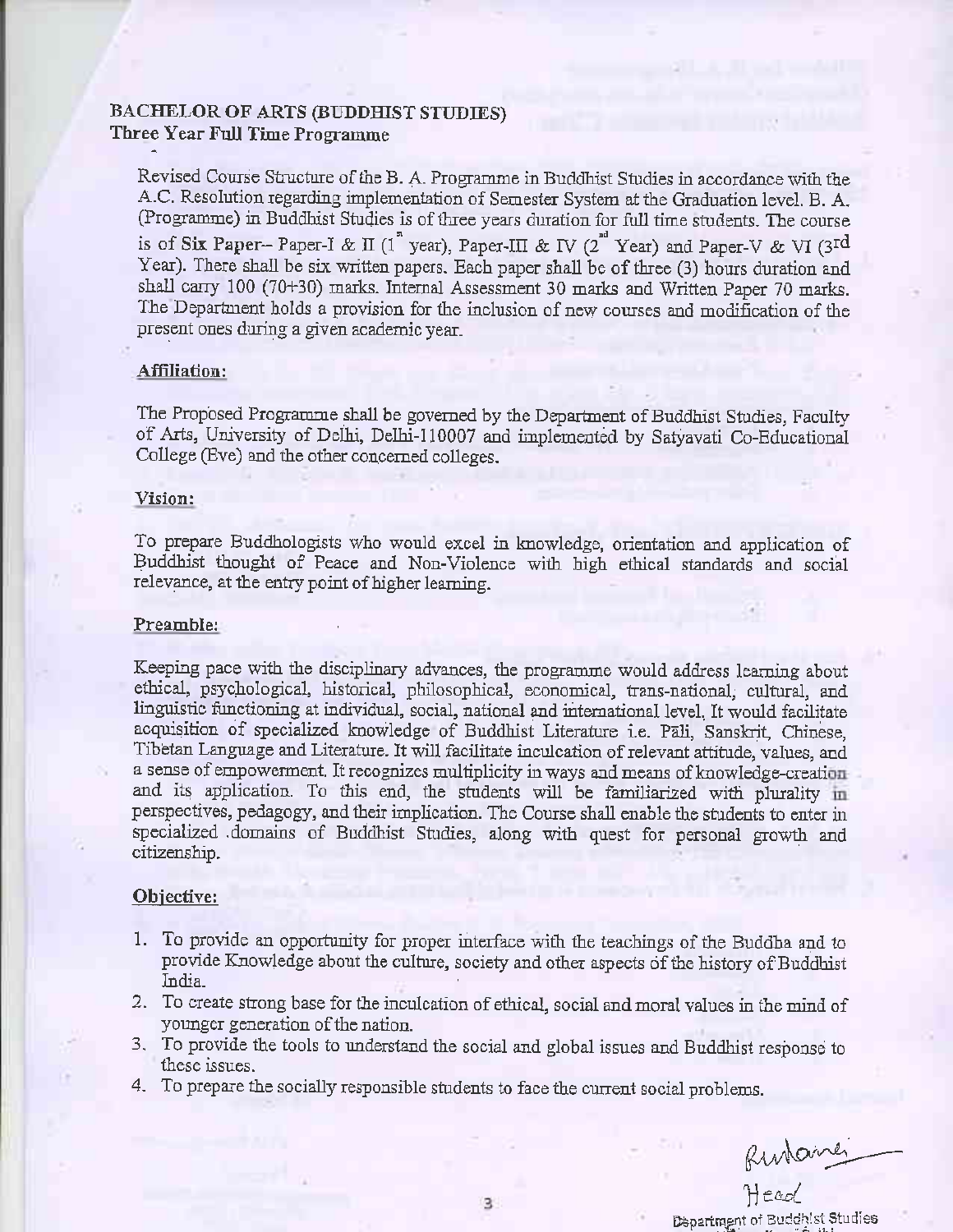# Syllabus for B. A. (Programme) (Discipline Course: 4 in one Discipline) Buddhist Studies Discipline Ist Year

Semester-I (Paper  $-$  I) Title: History of Origin of Buddhism

Time: 3 hours (75+25) 100 Marks

1. Literary and non-literary source material for the study of History of Buddhism

Class: 20 Hrs. Tutorial: 2 Hrs.

- *i.* Literary sources and
	- Canonical Literature  $a_{-}$
	- Non Canonical Literature  $b<sub>-</sub>$
- ii. Non-literary or Archaeological Sources
	- Inscriptions ä.
	- $\mathbf{b}$ . Numismatics
	- Architecture, Sculpture and Paintings c.
	- d. Other archaeological remains
- 2. India on the eve of the origin of Buddhism

Class: 10 Hrs. Tutorial: 1Hr.

Class: 8 Hrs. Tutorial: I Hr.

Class: 8 Hrs. Tutorial: 1 Hr.

- Political and Economic conditions  $\alpha$ .
- $b.$ Socio-religious conditions

#### 3. Life of the Buddha through Literary sources

- Canonical Literature а,
- Non Canonical Literature  $<sub>b</sub>$ </sub>

#### 4. Socio-economic conditions during the lifetime of the Buddha

- Social Conditions  $a_{\cdot}$
- Economic Condition  $<sub>b</sub>$ .</sub>

5. Role of Kings in the development & spread of Buddhism in India & Abroad

Class: 24 Hrs. Tutorial: 2 Hrs.

- $a_{\cdot}$ **Bimbisāra**
- Ajātaśatru Ъ.
- Aśoka c.
- Kaniska d.
- Menander e.
- f. Harsa

**Internal Assessment** 

#### 25 Marks

Antaile

Head Department of Buddhist Studies **Uffivers** Ivisf Delai **Beihl HOOOT**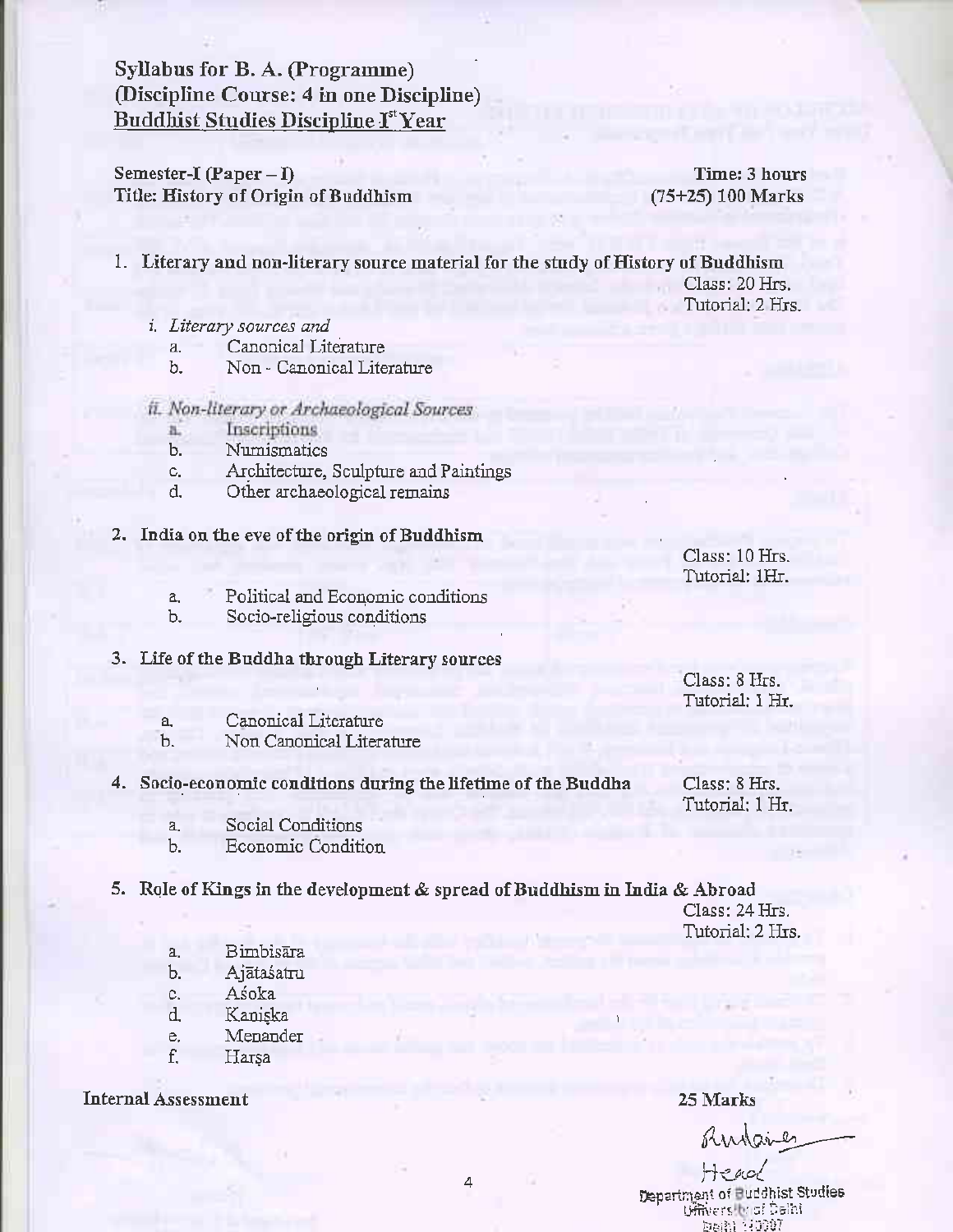#### **Essential Readings:**

- 1. P. V. Bapat (ed.) 2500 Years of Buddhism, New Delhi, Government of India, Publications Division; 1959, and its Hindi translation also by the Publications Divisions. Chapters- I- $III, V, VII & IX$ ). Also in Hindi. (Chapters - I, III, V, and VII)
- 2. G. C. Pande, Studies in the Origins of Buddhism, Allahabad: Allahabad University; 1957.
- 3. M. Winternitz; A History of Indian Literature, Vol. II, tr. S. Ketkar & H. Kuhn, Calcutta; University of Calcutta; 1933. (Section - III)
- 4. K. T. S. Sarao and A.K. Singh (ed.), A Text Book of History of the Theravada Buddhism, Delhi: Department of Buddhist Studies, Delhi University; 2007. (Chapters - I, II, V)
- 5. K. T. S. Sarao, The Origin and Nature of Ancient Indian Buddhism, New Delhi; Munshiram Mahoharlal; 2010. (Chapters - I-III, & VII) Also in Hindi. (Chaopters - I-II,  $V$
- 6. N. Wagle, Society at the Time of the Buddha, Bombay, Popular Prakashan; 1966
- 7. Lamotte, E., Histoire du bouddhisme indien, Louvain: 1958, English edition: History of Indian Buddhism, Louvain: 1988.
- 8. Ven. Dr. Medhankar, The Great Buddhist Emperor of Asia, Buddhabhumi Prakashan, Nagpur, 1997.

- 1. Warder; Indian Buddhism, Delhi; Motilal Banarasidass; 1980.
- 2. K.T. S Sarao, "Ancient Indian Buddhism and Ahimsa", Universal Gate Buddhist General, FoGuang Shan, Taiwan, Issue 13, January 2003; 1-40
- 3. Dutt, N., Early Monastic Buddhism, 2 Vols. Calcutta: 1943.
- 4. Nakamura, H., Indian Buddhism: A Survey with Bibliographical Notes, reprint, Delhi: 1989.
- 5. Sarao, K.T.S., Prācīna Bhāratīya Bauddha Dharma kī Utpatti, Svarūpa aur Patana,. Delhi University: Directorate of Hindi Medium Implementation, 2004. Sarao, K. T. S., Pracina Bhartiya Baudh Dharma: Udbhava, Swarupa evam Patan, The Corporate Body of the Buddha Educational Foundation, Taipei, Taiwan, ROC. Also published from Delhi University Karyanvayan Nideshalaya, Delhi.
- 6. A. K. Narain, Date of Historic Buddha, B. R. Publishing Corporation, 2003.

funtang

Department of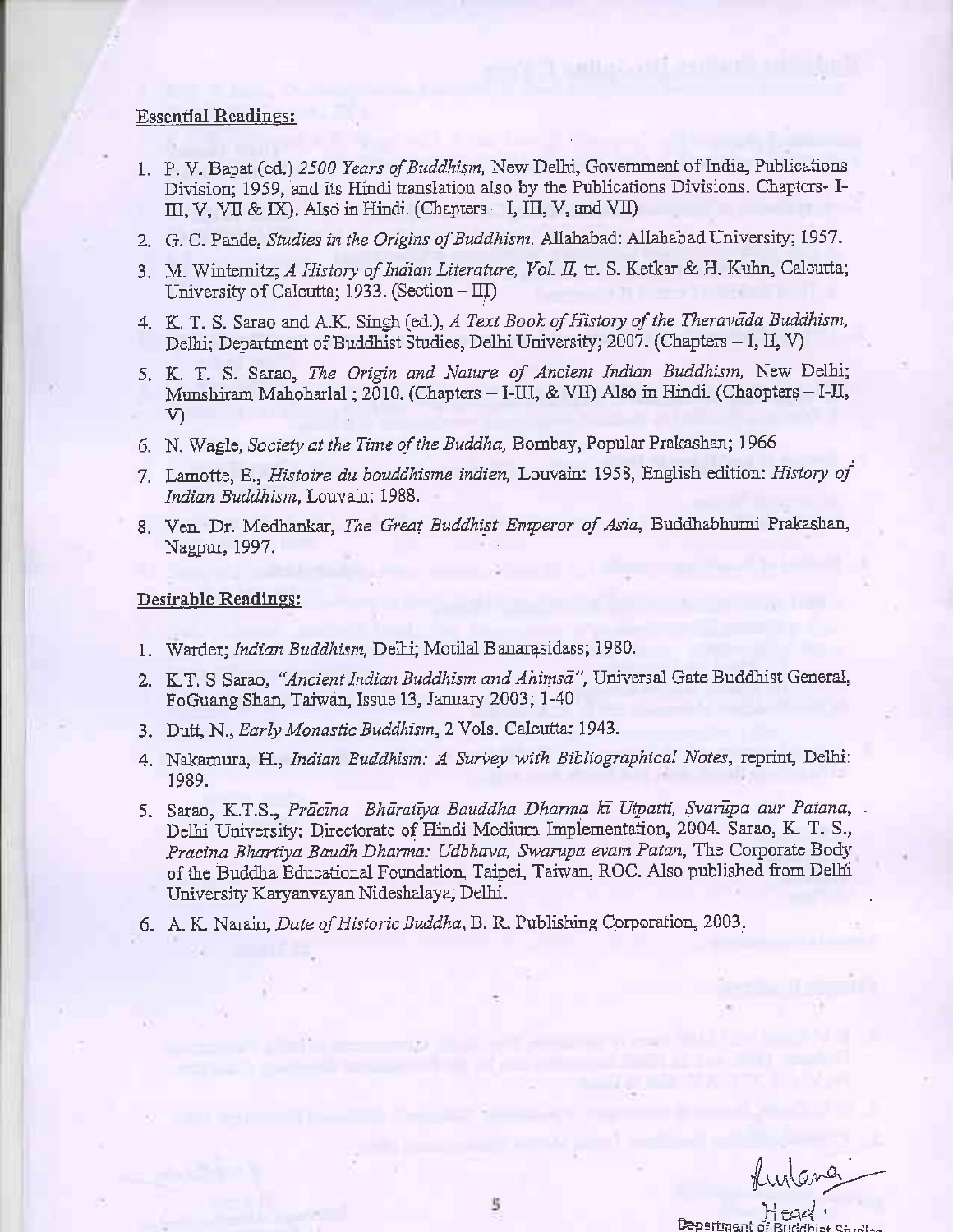# **Buddhist Studies Discipline Ist Year**

#### Semester- $\Pi$  (Paper -  $\Pi$ ) Title: History of Development of Buddhism

#### Time: 3 hours  $(75+25)$  100 Marks

Class: 18 Hrs. Tutorial: 2 Hrs.

1. Significance of Buddhist Councils (Sangitis) held in India

a. First Buddhist Council (Cūlavagga, Mahāyamsa & Cūlavamsa)

- b. Second Buddhist Council (Mahayamsa & Cullavamsa)
- c. Third Buddhist Council (Culavamsa)
- 2. Division (Schism) in the Samgha and the development of various Buddhist schools

Class: 10 Hrs. Tutorial: 1Hr.

Class: 12 Hrs. Tutorial: 1 Hr.

a. Origin and Development of Buddhist Samgha (Culavagga) b. Divisions (Schism) in Buddhist Samgha and development of schools

#### 3. Decline of Buddhism in India

a. Internal Factors

b. External Factors

#### 4. Revival of Buddhism in India

Class: 10 Hrs. Tutorial: 1 Hr.

- a. Role and Contribution of Modern Buddhist Masters
	- i. Anāgarika Dhammapala
	- ii. Dalai Lama
		- iii. Rāhul Sānkrityāyana
		- iv. Bhiksu Jagdish Kaśyapa
- b. Neo-Buddhist Movement and B. R. Ambedkar
- 5. General survey of the spread of Buddhism, in India and abroad with special reference to South Asia and South East Asia

Class: 20 Hrs. Tutorial: 2 Hrs.

25 Marks

a. Sri Lanka b. Myanmar c. China d. Tibet

#### **Internal Assessment**

**Essential Readings:** 

- 1. P. V. Bapat (ed.) 2500 Years of Buddhism, New Delhi, Government of India, Publications Division; 1959, and its Hindi translation also by the Publications Divisions. (Chapters -IV, VI (C), XIV, XV. Also in Hindi.
- 2. G. C. Pande, Studies in the Origins of Buddhism, Allahabad: Allahabad University; 1957.
- 3. K. Warder; Indian Buddhism, Delhi; Motilal Banarasidass; 1980.

Department of Buddhist Studies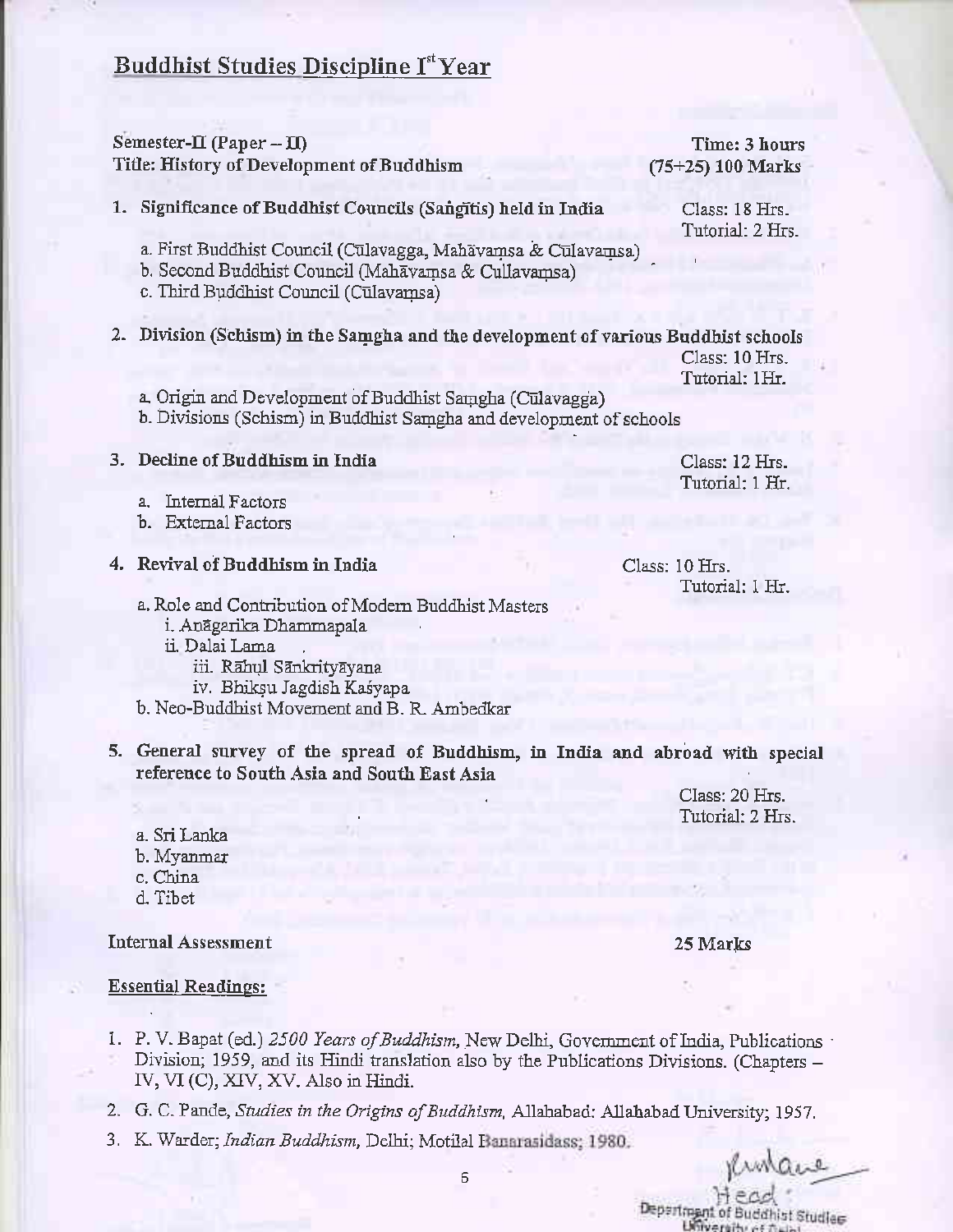- 4. K. T. S. Sarao, Decline of Indian Buddhism: A Fresh Perspective, New Delhi; Munshiram Mahoharlal Pvt. Ltd., 2011.
- 5. K. T. S. Sarao and A.K. Singh (ed.), A Text Book of History of the Theravada Buddhism, Delhi; Department of Buddhist Studies, Delhi University; 2007. (Chapters - III-IV, VII-IX).
- 6. K. T. S. Sarao, The Origin and Nature of Ancient Indian Buddhism, New Delhi; Munshiram Mahoharlal Pvt. Ltd., 2010. Also in Hindi. (Chapter - VI)
- 7. Rahul Sankrityayan, Tibbat Mein Bauddha Dharma, reprint, Allahabad; Kitab Mahal; 1973.

- 1. M. Winternitz; A History of Indian Literature, tr. S. Ketkar & H. Kuhn, Calcutta; University of Calcutta; 1933.
- 2. N. Wagle, Society at the Time of the Buddha, Bombay, Popular Prakashan; 1966
- 8. K. Narain (ed.), Studies in Pali and Buddhism, Delhi: B. R. Publishing Corporation, 1979.
- 3. Sanghasen Singh (ed.), Ambedkar on Buddhist Conversion and its Impact, Delhi; Eastern Book Linkers; 1990.
- 4. Dutta, N., Buddhist Sects in India, Reprint, Firma KLM (Private), Ltd., Calcutta, 1977.
- 5. Dube, S. N., Cross Currents in Early Buddhism, Manohar Publication, NewDelhi, 1989.
- 6. Dutt, Sukumar. Buddhist Monks and Monasteries of India: Their History and Their Contribution to Indian Culture, London: George Allen & Unwin, 1962, reprint, Delhi: Motilal Banarsidass, 1988.
- 7. Dutt, N., Early Monastic Buddhism, 2 Vols. Calcutta: 1943.
- 8. Satyaketu Vidyalankar, Madhya Eśiyā tathā Cina mem Bhāratīya samskrti, 1974.

Runave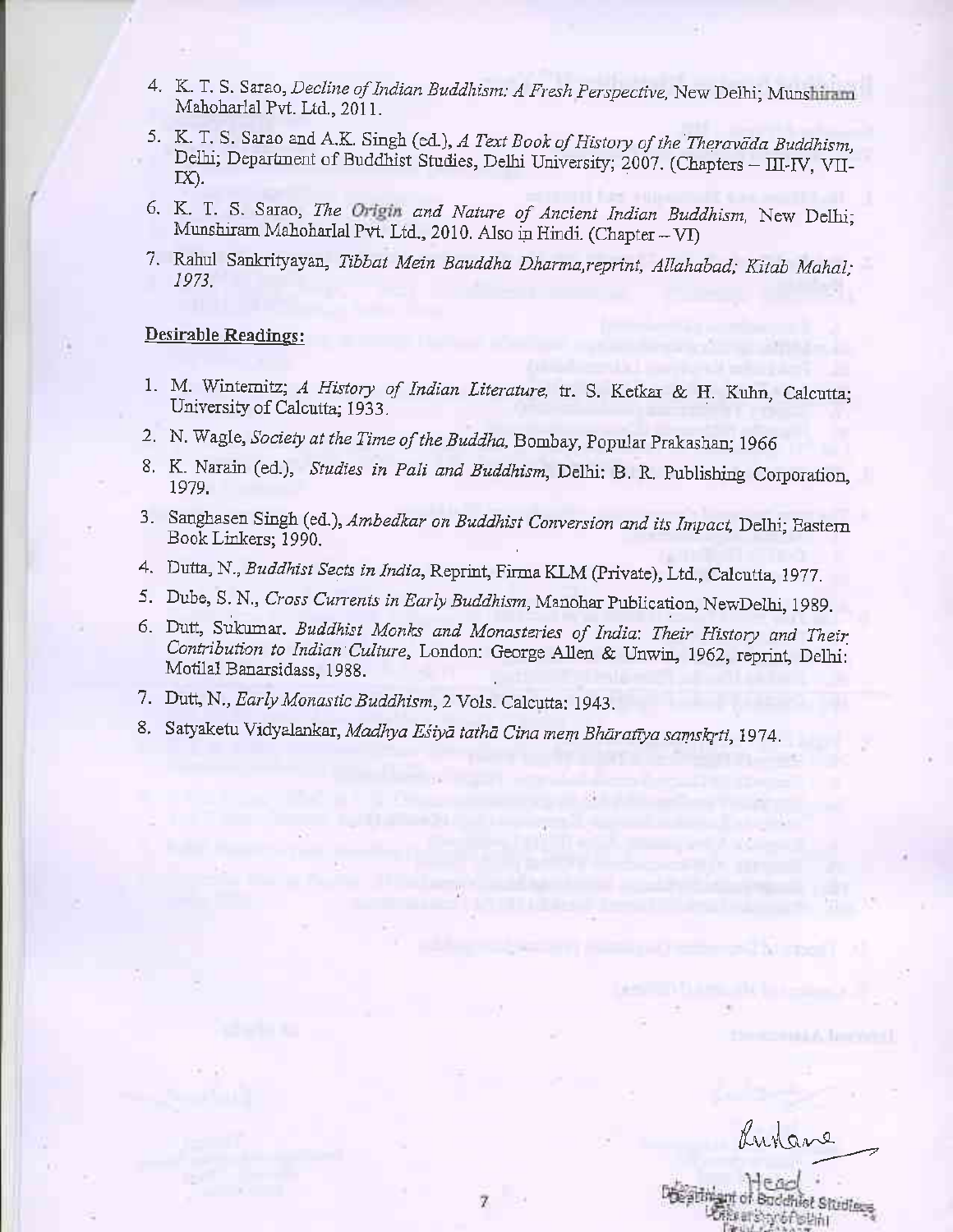# Buddhist Studies Discipline II<sup>nd</sup> Year

#### Semester-I (Paper  $-$  III) Title: Buddhist Religion and Philosophy

- 1. Buddhism as a Philosophy and Religion
- 2. Pre-Buddhistic Indian Thought (Six Heretic contemporary Thinkers at the time of the Buddha) Class: 18 Hrs.
	- i. Puranakśyapa (Akrivavada)
	- Maskarigosāla (Niyativāda)  $ii.$
	- iii. Prakkudha Katyāyana (Akritatāvāda)
	- iv. Ajita Kesakambalina (Ucchedavāda)
	- v. Sañjaya Velatthiputta (Aniscitatāvāda)
	- vi. Nigantha Nāthaputta (Caturyamasamvara)
- 3. The Philosophy and Religion of the Buddha
- A. The three universal characteristics (Trilaksana/Tilakkhana)
	- Anicca (Impermanence)  $i$ .
	- Dukkha (Suffering) ii.
	- iii. Anatta (No-Self)
- B. The Four Noble Truths (Cattari airya saccani)
	- i. Dukkha (Suffering)
	- ii. Dukkha Samudaya (Cause of Suffering)
	- Dukkha Nirodha (Cessation of Suffering) iii.
	- Dukkha Nirodha Patipada (Way to Cessation of Suffering) iv.
- C. Eight Fold Path (Atthangika Magga)
	- Samyaka Drsti/Samma-Ditthi (Right View) i.
	- Samyaka Samkalpa/Sammā-Sankappa (Right Determination) ä.
	- Samyaka Vāka/Sammā-Vācā (Right Speech) ш.
	- iv. Samyaka Karmanta/Samma-Kammanta (Right Conduct)
	- Samyaka Ajīva/Sammā-Ajīva (Right Livelihood)  $V_{\star}$
	- Samyaka Vyāyāma/Sammā-Vāyāma (Right Effort) vi.
	- Samyaka Smriti/Sammā-Sati (Right Mindfulness) vü.
	- Samyaka Samadhi/Summa-Samadhi (Right Concentration) viii.
- D. Theory of Dependent Origination (Paticca-samuppada)
- E. Concept of Nirvana (Nibbana)

#### **Internal Assessment**

25 Marks

Rutene

Head ' Department of Buddhist Studies University of Pelhi Behal Helser

Class: 48 Hrs. Tutorial: 4 Hrs.

(75+25) 100 Marks

Tutorial: 2 Hrs.

Class: 4 Hrs. Tutorial: 1 Hr.

Time: 3 hours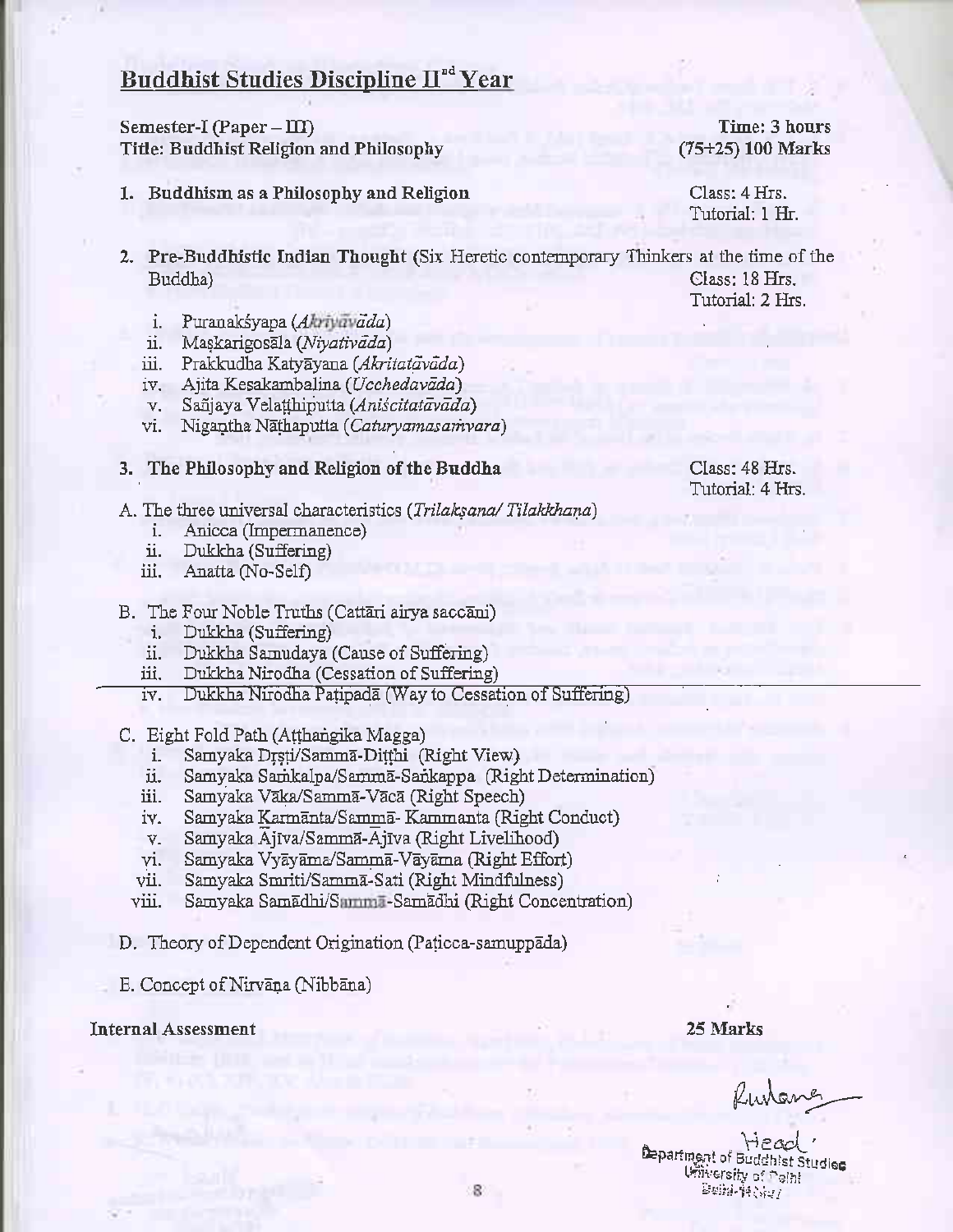#### Esseutial Readings:

- 1. Dhammacakkappavattana-Sutta (Mahavagga)
- 2. Anattapariyaya-Sutta (Mahavagga)
- 3. Sāmaññaphala-Sutta (Dīgha-Nikāya)
- 4. Udana (Khuddaka nikaya)
- 5. Indra Narain Singh, (ed.), Abhidharmakośabhasyam, (Prathama Kosasthana), Vidyanidhi Praka ham Delhi. 2010.
- 6. Baldeva Upadhyaya, Bauddha Darsana Mimamsa, reprint, Banaras; 1978. (Chapter-III, VI, VII & XII)
- 7. Acārya Narendra Deva, Bauddha Dharma-Darsana reprint Delhi-2006. . (Chapter-XI, XII & XIV)
- 8. S. Radhakrishnan, Indian Philosophy, Vol. I, Muirhead library of philosophy (2<sup>nd</sup> ed.), London: George Allen and Unwin Ltd., 1966. (Chapter-VII).

- 1. Walpole Rahula, "What Buddha Taught" reprint Viva Publication Delhi-2007.
- 2. P. V. Bapat (ed.), 2500 Years of Buddhism, New Delhi; Government of India, Publications Division; 1959. (Chapter-II)
- 3. Indra Narain Singh, "Universal Flux in Theravada Buddhism", Vidya Nidhi Prakashan, Delhi-2001. (Chapters-2, 3, 5, 6, & 7)
- 4. Sharma, Chandradhar, A Critical Survey of Indian Philosophy, Motilal Banarsidas Pyt. Ltd., Delhi, 2003 (Also available in Hindi). (Chapter - V)
- 5. K.T. S Sarao, "Anatman/Atman (No-self/self)", Encyclopaedia Buddhism, New York; Memillan Reference, 2003; 18-20.
- 6. K.T. S Sarao, "Soul" in Y.K. Greenbarg (ed), *Encyclopaedia of Love in World Religions*, Vol. I, Santa Barbar 1, 2008; 108-109.
- 7. Rahul Sankrityayana, Bauddha Darśana, reprint, Patna; 1973.
- 8. Satyendra Kumar Pandey, Abhidhamma Philosophy, Indo Asian Publishing House Ltd., Delhi. 2003

Rubara

- Head<br>Department of Buddhist Studies Lingversity of Dathj Feili-t:i:'ii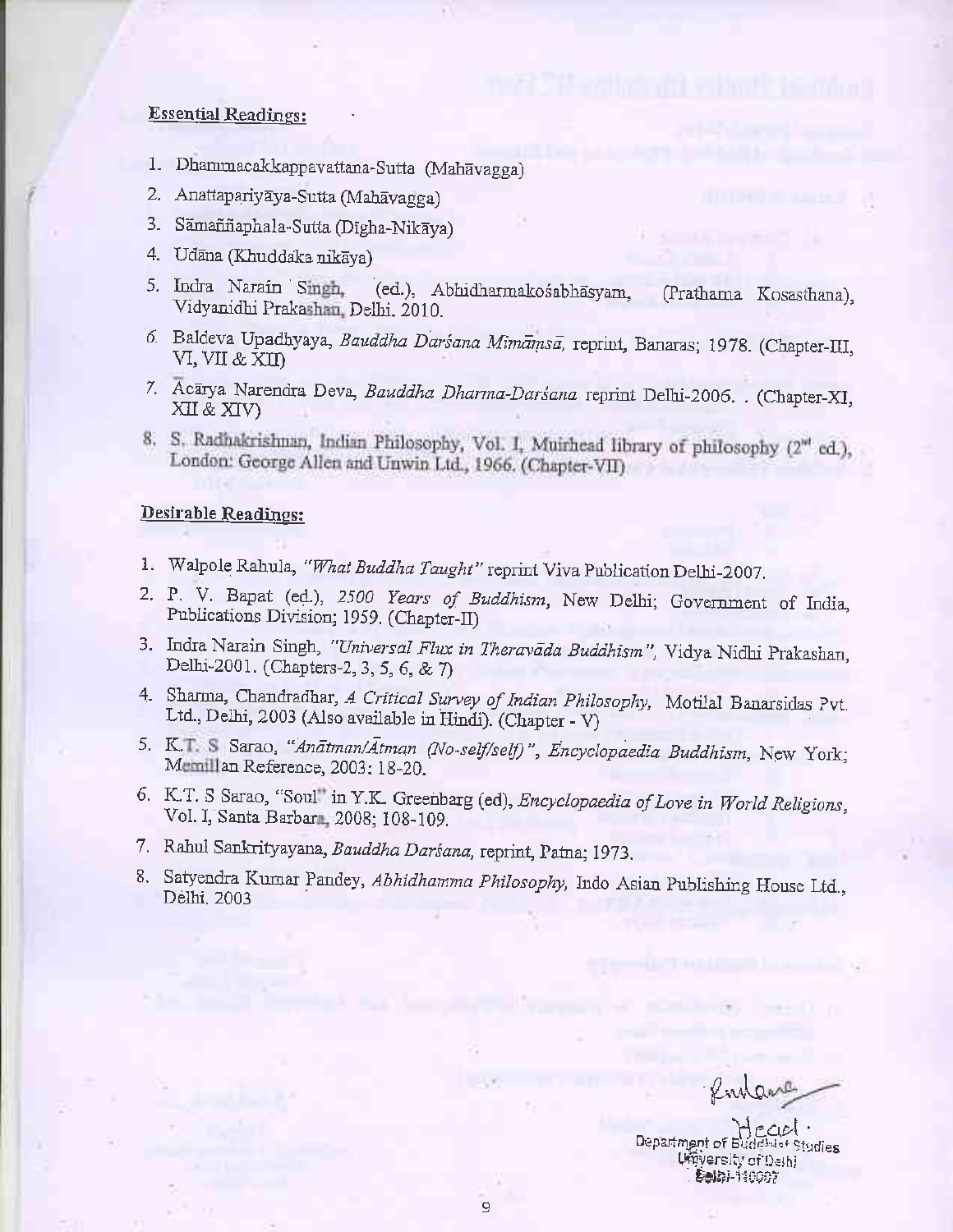# Buddhist Studies Discipline  $\mathbf{H}^{\text{nd}}$ Year

Semester-II (Paper - IV) Title: Teachings of Buddhist Philosophy and Religion

- 1. Karma  $&$  Rebirth
	- a) Theory of Kama
		- i. Kusala Karma
		- ii. Akusala Karma<br>iii. Abyākata Karma
		- Abyakata Karma
	- b) Rebirth (Pratisandhi)
	- c) State of Rebirths
		- i. Unpleasant State<br>ii. Pleasant State
		- Pleasant State

#### 2. Buddhist Philosophical Concepts Class: 22 Hrs.

- a. Sila
	- Pañcaśila
	- ii. Da6a6ila
- b. Samadhi
- c. Pañña (Prajñā)
- d. Brahmavihāra
	- i. Mettā (Friendliness)<br>ii. Karunā (Comnassion
	- Karunā (Compassion)
	- iii. MudifE (Joy)
	- iv. Upekkhā (Equanimity)
- e. Pāramitā
	- Dāna-Pāramitā
	- ii. Sila-Päramitä
	- iii. Ksānti-Pāramitā
	- iY. Virya-Paramita
	- v. Dhyāna-Pāramitā
	- vi. Prajñā-Pāramitā
- f. Trikaya
	- i. Nirmana Kaya
	- ii. Sambhoga Kaya
	- iii. Dharma Kaya

### 3. Schools of Buddhist Philosophy

- a) General Introduction to Hinayana (Sravakayana) and Mahayana School and differences between them
- b) Hīnayāna (Śrāvakayāna)
	- i. Sarvāstivāda (Vaibhāsika, Sautrāntika)
- c) Mahāvāna
	- i. Mādhyamika School
	- ii. Yogacara School

Class: 30 Hrs. Tutorial: 3 Hrs.

Kinane

Department of Buddhist Studies **Wersity of Delhi**  $10^{10}$  Seph  $9907$ 

Time: 3 hours (75+25) 100 Marks

> Class: 18 Hrs. Tutorial: 2 Hrs.

Tutorial: 2 IIrs.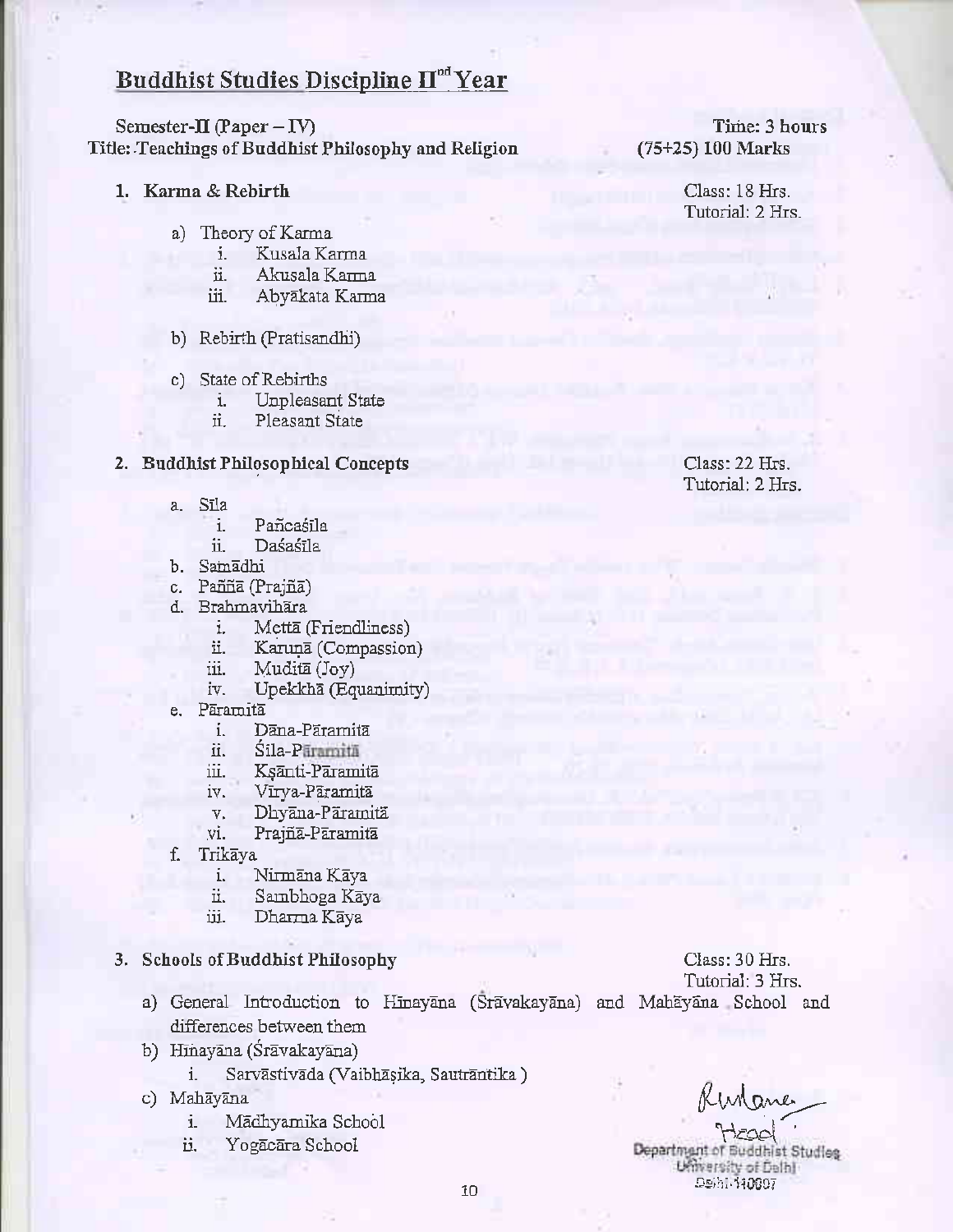#### Internal Assessment

#### 25 Marks

#### Essential Readings:

{

- 1. Milindapañha (Questions of Milinda)
- 2. Visuddhimagga (Path of Purification)
- 3. Baldeva Upadhyaya, Bauddha Darsana Mimāmsā, reprint, Varanasi; 1978. (Chapters -14\_19)
- 4. Acarya Narendra Deva, Bauddha Dharma-Darsana reprint Delhi: 2006. Chapters -13.15-19)
- 5. S. Radhakrishnan, Indian Philosophy, Vol. I, Muirhead library of philosophy (2nd edition ed.). London: George Allen and Unwin Ltd. (Chapters 10-11)
- (ed.), Abhidharmakośabhasyam, (Prathama Kosasthana), Vidyanidhi Prakashan, Delhi. 2010. 6. Indra Narain Singh,

- 1. T. R. V. Murti, *Central Philosophy of Buddhism*. London, Allen and Unwin; 1955. (Part I,  $\Pi$ , and  $\Pi$
- 2. Sharma, Chandradhar, A Critical Survey of Indian Philosophy, Motilal Banarsidas Pvt. Ltd., Delhi, 2003 (Also available in Hindi). (Chapter - VI- VIII)
- 3. Datta & Cjhatterjee, An Introduction to Indian Philosophy,  $8^{\text{th}}$  reprint edition, University of Calcutta Press, 1984. (Chapter  $-$  IV)
- 4. P. V. Bapat (ed.), 2500 Tears of Buddhism, New Delhi; Government of India, Publications Division; 1959. (Chapte-VI A, B & C) Also available in Hindi)
- 5. Indra Narain Singh, "Universal Flux in Theravada Buddhism", Vidya Nidhi Prakashan, Delhi-2001. (Chapter  $-2 & 6$ )
- 6. Acharya Vasubandhu, Abhidharmakosa, trans. Acharya Narendra Dev, Hindustan Academy, Allahabad, 1958. (Chapter- 1-5). (In Hindi)
- 7. Mahesh Tiwary, (Trans), Vijñaptimātratatāsiddhi, Vasubandhu, Chaukhamba Vidya Bhawan, Varanasi, 1955.
- 8. Satyendra Kumar Pandey, *Abhidhamma Philosophy*, Indo Asian Publishing House Ltd., Delhi. 2003

fun ane

Head. Department of Buddhist Studies Delhi isgiga 1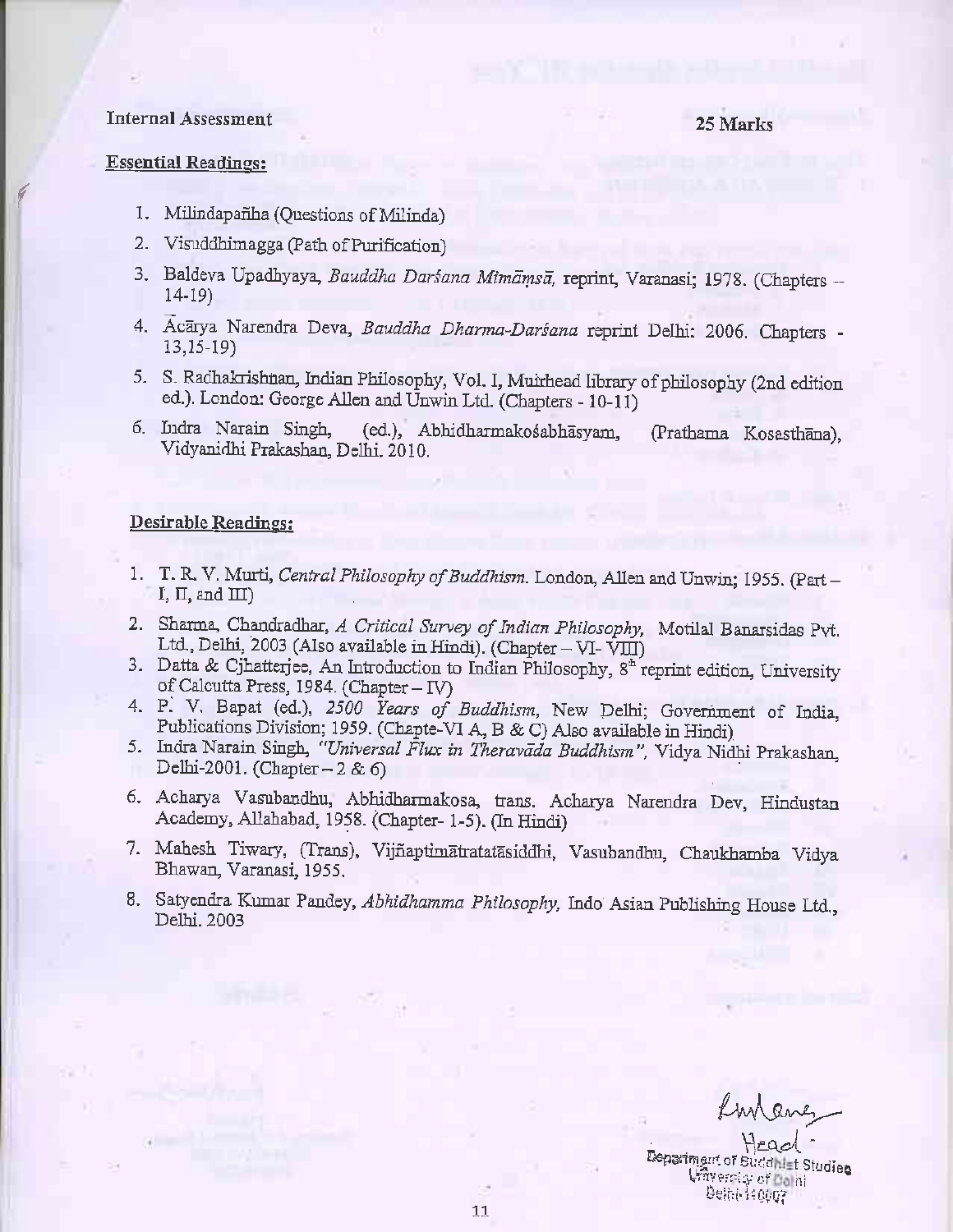# Buddhist Studies discipline III<sup>rd</sup> Year

Semester-I (Paper  $-V$ )

Title: Buddhist Cultural Heritage 1. Buddhist Art & Architecture

Time: 3 hours

(75+25) 100 Marks

Class: 25 Hrs. Tutorial: 2 Hrs.

- i. Schools of Buddhist Art:
	- a. Gāndhāra
	- b. Mathura
	- c. Sāmatha

ii. -**Buddhist Cave Temples:** 

- a. Ajantā
- b. Bhaja
- c. Karle
- d. Kanheri
- iii. Stupas & Caityas
- 2. Buddhist Educational Centres
	- i. Nālandā
	- ü. Vikramashila
	- iii. Odantapurī
	- iv. Taxila
	- 3. Places of Buddhist Interest in India
		- i. Lumbini
		- ii. Kapilavastu
		- iii. Bodha-Gaya
		- iv. Samatha
		- v. Kusinagar
		- vi. Rājgaha
		- vii. Nālandā
		- viii. Srāvasti
		- ix. Vesali
		- Pāțaliputra  $X_{\cdot}$

**Internal Assessment** 

Class: 15 Hrs. Tutorial: 2 Hrs.

Class: 30 Hrs. Tutorial: 3 Hrs.

25 Marks

unang

Department of Buddhist Studies University of Dolhl Deini-110007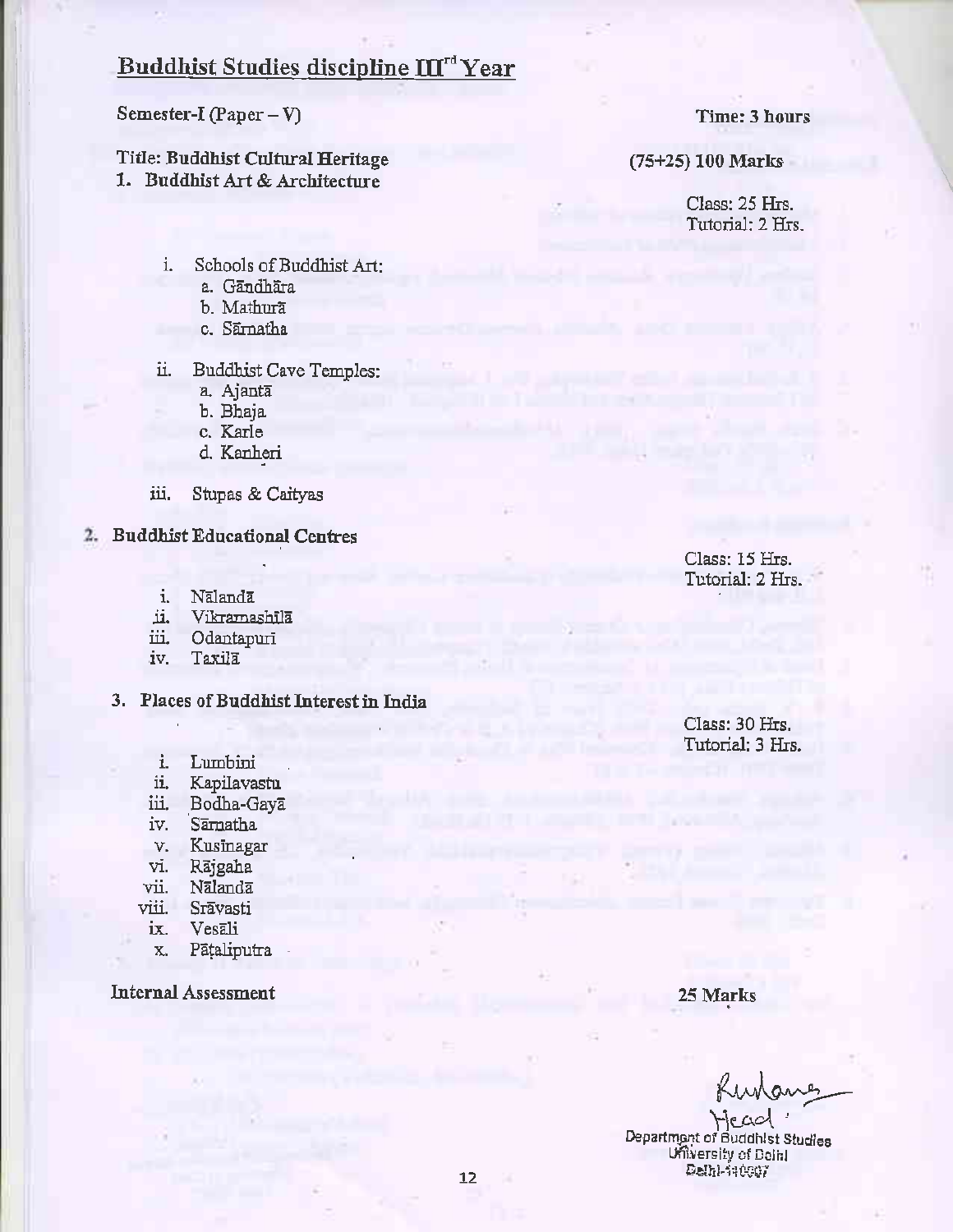#### **Essential Readings:**

- 1. P. V. Bapat (Ed.) 2500 Years of Buddhism, New Delhi, Government of India, Publications Divisions, 1959 and its Hindi Translation also by the Publications Divisions. (English Chapters - VIII, XI-XII) and in Hindi version Chapters - IX-X)
- 2. K.T.S Sarao, "Urban Centres and Urbanization As Reflected in the Pali Vinaya and Sutta Pitkas", New Delhi: Munsiram Manoharlal, 2010. (Chapters - I-V).
- 3. P. Brown, Indian Architecture, Vol. I, Calcutta; 1943.
- 4. D. Mitra, Buddhist Monuments, Calcutta; 1971.
- 5. G. Eradosy, Urbanization in Early Historic India, Oxford, Oxford; 1943.

- 1. K.D. Bajpai, Yug-yugon mein Uttara Pradesh, Allahabad: 1955.
- 2. D.D. Kasambi, Ancient Kosala and Magadh, JBBRAS, XXVIII, 1952: 108-123
- 3. G. Eradosy, Urbanization in Early Historic India, Oxford, Oxford; 1943.
- 4. H. Goetz, India: Five Thousand Years of Indian Art, Londan; 1959.
- 5. H Bhattacharya, The Cultural Heritage of India, vol. IV Calcutta 1956.
- 6. Sharma, Anita. 2004. Early Indian Buddhism: A study of the Contribution of Major Urban Centres to its Development. New Delhi: Vidyanidhi Prakashan.
- 7. S. Piggot, Some Ancient Cities of India, Oxford 1943.
- 8. N. Wagle, Society at the Time of the Buddha, Bombay, 1968.
- 9. P. Taylor, *Respect for Nature*, Princeton University Press, 1993.
- 10. F.R. Allchin, How old is the city of Taxila? Antiquity, LVI:8-230.

Departmento thint Studies **University of Delhi** Delhi-140007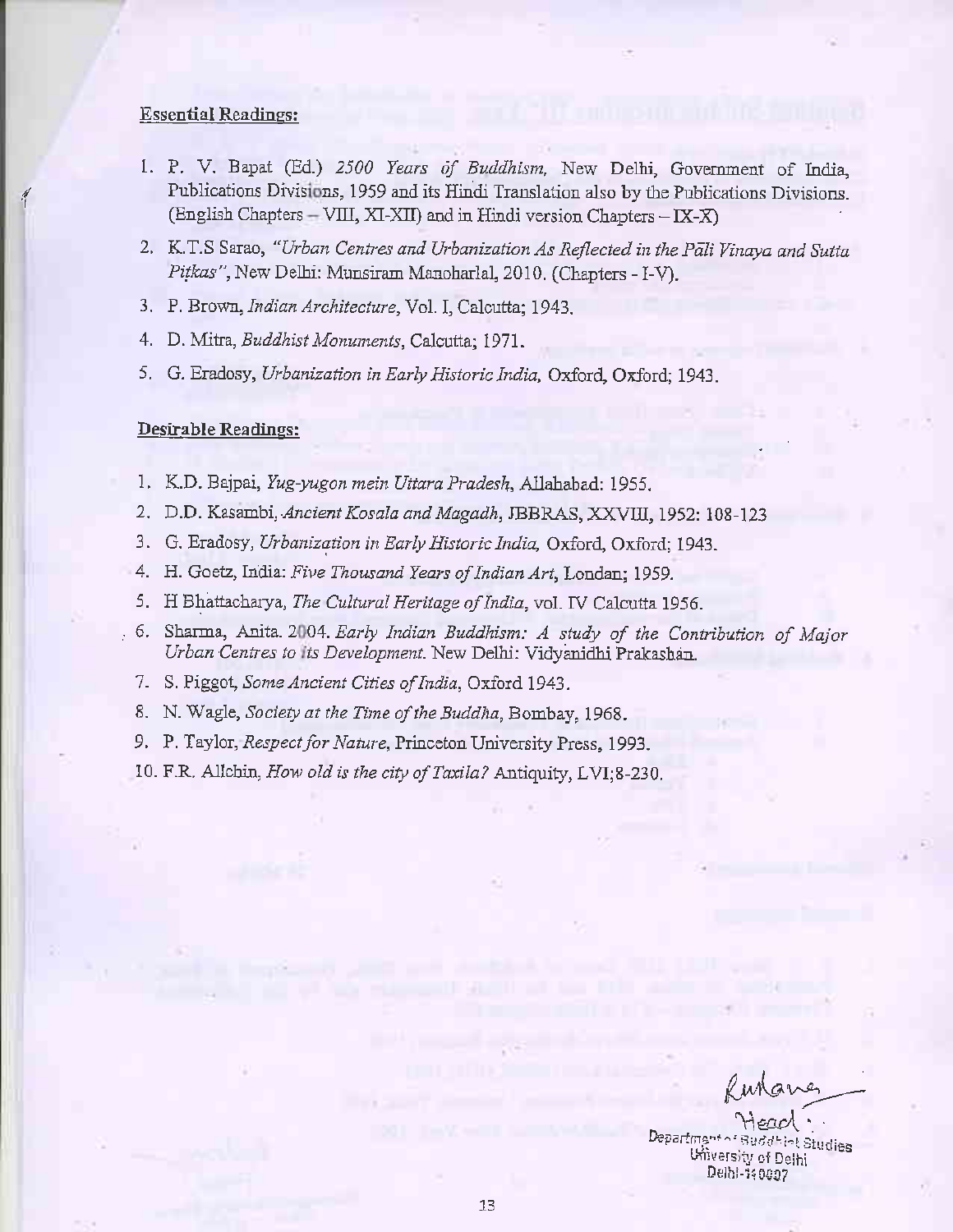# Buddhist Studies discipline III<sup>rd</sup> Year

#### Semester-I (Paper –  $VI$ )

Title: Relevance of Buddhism in the Contemporary World

1. Buddhist Ethical Values

Time: 3 hours (75+25)100Marks

Class: 14 Hrs. Tutorial: 2 Hrs

- i. Bio-ethics
- H. Environmental ethics
- üī. Buddhism and Humanistic ethics
- $IV_{-}$
- 2. Buddhist response to social problems

Class: 22 Hrs. Tutorial: 2 Hrs.

- Ĭ. Caste System (from Ambatthasutta & Vasethasutta)
- īi. Gender Issues
- Communal Harmony iii.
- iv. Violence

## 3. Relevance of Buddhism in the Contemporary World

Class: 14 Hrs. Tutorial: 2 Hrs.

- Rights and Duties of a ruler (from Aggaññasutta) i.
- ii. Formation of States.
- Duties of Son and Daughter, Students and Teachers (from Sigalovada-Sutta) iii.
- 4. Buddhist Meditation

Marks Nil Class: 20 Hrs. Tutorial: 1 Hr.

- Kammatthana (Samatha & Vipassana) (from Visuddhimagga) L.  $ii$ .
	- Anussati (Mental recollection) (from Satipatthäna)
		- a. Kāyā
		- b. Vedanā
		- c. Citta
		- d. Dhamma

### **Internal Assessment**

#### 25 Marks

#### **Essential Readings:**

- P. V. Bapat (Ed.) 2500 Years of Buddhism, New Delhi, Government of India, ī. Publications Divisions, 1959 and its Hindi Translation also by the Publications Divisions. (Chapters - XV) In Hindi Chapter XII.
- N. Wagle, Society at the Time of the Buddha, Bombay, 1968 2.
- 3. H.A.L. Hart., The Concept of Law, Oxford, OUP; 1961
- P. Taylor, Respect for Nature, Princeton University Press, 1993 4.
- D. Keown, The Nature of Buddhist Ethics, New York, 1992. 5.

separtnears of Buddhist Studies wars to of Daily